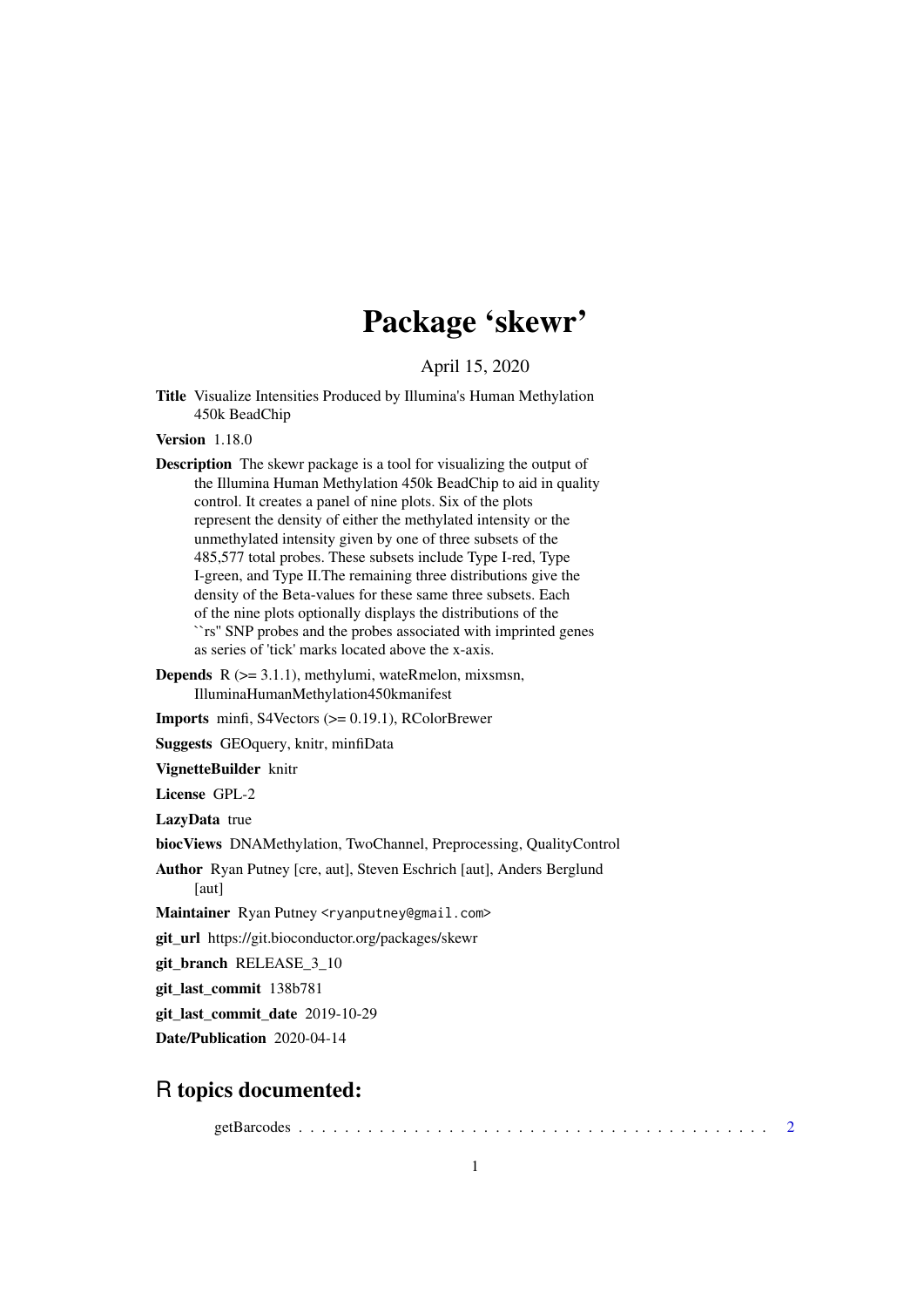#### <span id="page-1-0"></span>2 getBarcodes

| Index |  |  |  |  |  |  |  |  |  |  |  |  |  |  |  |  |  |  |  |
|-------|--|--|--|--|--|--|--|--|--|--|--|--|--|--|--|--|--|--|--|

<span id="page-1-1"></span>getBarcodes *Get barcodes from idat file names*

#### Description

A convenience function for retrieving simple barcodes from idat file names.

#### Usage

```
getBarcodes(path = getwd(), recurse = FALSE)
```
#### Arguments

| path    | The path or a character vector to the directory or directories in which to find the<br>idat files.                       |
|---------|--------------------------------------------------------------------------------------------------------------------------|
| recurse | logical; should the function check subdirectories to derive barcodes from any<br>found idat files. The default is FALSE. |

#### Details

Barcodes will be generated by all found idats in path(s). The default path is the current working directory.

#### Value

A character vector of barcodes.

#### Author(s)

Ryan Putney <ryanputney@gmail.com>

#### See Also

[getMethyLumiSet](#page-2-1)

#### Examples

```
if(require(minfiData)){
  path <- system.file("extdata/5723646052", package="minfiData")
  barcodes <- getBarcodes(path = path)
}
```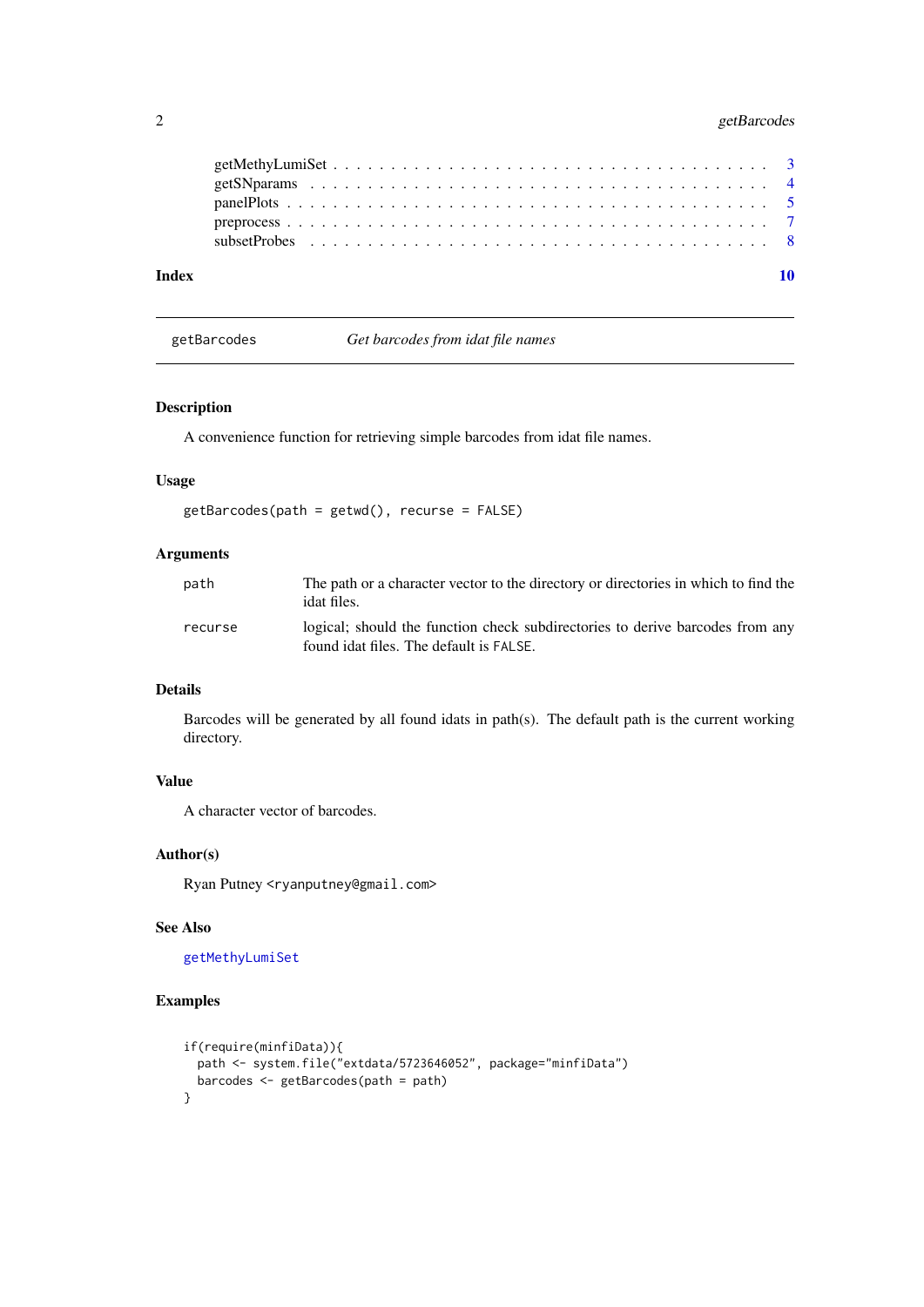<span id="page-2-1"></span><span id="page-2-0"></span>getMethyLumiSet *Read idat files and create a* MethyLumiSet *object*

#### Description

This a wrapper function for methylumIDAT that does not require a vector of barcodes to be provided.

#### Usage

```
getMethylLumiset(path = getwd(), barcodes = NULL,norm = c("none", "illumina", "SWAN", "dasen"),
                bg.corr = TRUE)
```
#### Arguments

| path     | The path to the directory containing the idat files.                                                                                                                                                                                                   |
|----------|--------------------------------------------------------------------------------------------------------------------------------------------------------------------------------------------------------------------------------------------------------|
| barcodes | A vector of barcodes specifying which idat's to read.                                                                                                                                                                                                  |
| norm     | Should normalization be done on the resulting MethyLumiSet. The default is<br>"none"                                                                                                                                                                   |
| bg.corr  | logical; if TRUE, an Illumina style background subtraction will be performed<br>only if norm is set to 'illumina'. Otherwise, it is ignored. If background<br>subtraction without any normalization is desired, the preprocess method must<br>be used. |

#### Details

If only path is provided, all idat's found in the given folder will be pulled. If only barcodes is given, corresponding idat's will be pulled from the current working directory. Both path and barcodes may be passed for finer control. The default is to pull all idat's found in the current working directory.

#### Value

A MethyLumiSet object

#### Note

One would probably not normally want to use the preprocess option at this stage. It is more likely that a MethyLumiSet of the raw data will be desired. Then the preprocess method may be used to normalize the raw data or use background subtraction only on the raw data. See the vignette for example workflow.

#### Author(s)

Ryan Putney <ryanputney@gmail.com>

#### References

Davis S, Du P, Bilke S, Triche T, Jr. and Bootwalla M (2014). methylumi: Handle Illumina methylation data. R package version 2.12.0.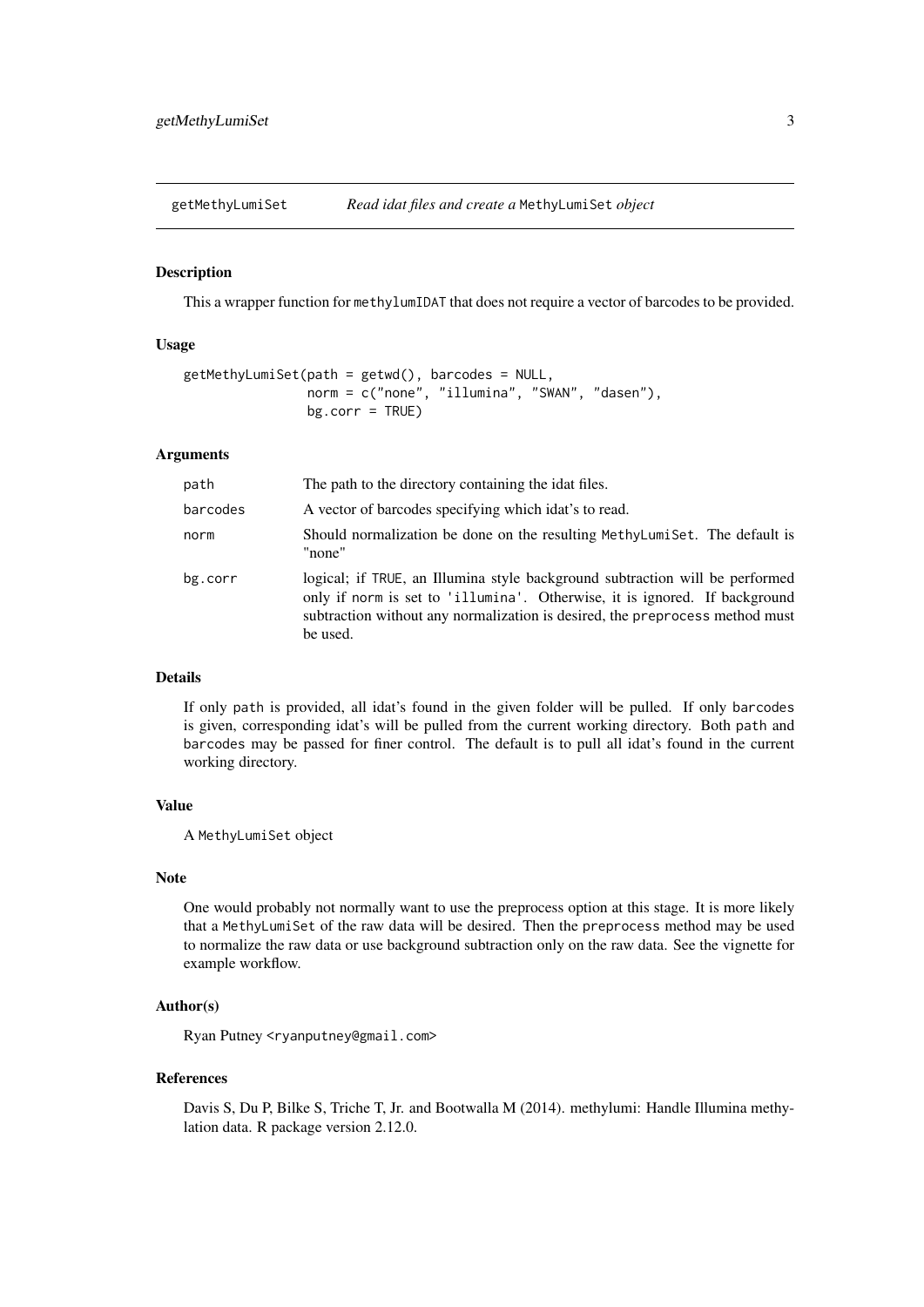#### See Also

[getBarcodes](#page-1-1), [preprocess](#page-6-1)

#### Examples

```
if(require('minfiData')) {
  path <- system.file("extdata/5723646052", package="minfiData")
 barcodes <- getBarcodes(path = path)
 methylumiset.raw <- getMethyLumiSet(path = path, barcodes = barcodes[1])
}
```
<span id="page-3-1"></span>getSNparams *Estimate parameters for finite mixture of Skew-Normal distributions*

#### Description

Utilizes smsn.mix from the mixsmsn package to find the parameters for a finite mixture of skew normal distributions to model the overall distribution of signal intensities for a subset of probes on the Illumina Infinium HumanMethylation450. The probes may be subset by type and methylated or unmethylated. It can also be specified whether the SNP(rs), imprinted(idmr), or ch probes should be included or filtered out prior to parameter estimation.

#### Usage

```
getSNparams(MethyLumiSet, allele = c('M', 'U'),
           type = c('I-red', 'I-green', 'II'),snps = TRUE, idmr = TRUE, ch = FALSE)
```
#### Arguments

| MethyLumiSet | A MethyLumiSet object                                                                                |
|--------------|------------------------------------------------------------------------------------------------------|
| allele       | Should parameter estimation be done on the methylated or unmethylated signal<br>intensities          |
| type         | Use the signal intensities for which probe type                                                      |
| snps         | logical; should the rs probes be included in the dataset. The default is TRUE                        |
| idmr         | logical; should the probes of imprinted gene loci be included in the dataset. The<br>default is TRUE |
| ch           | logical; should the ch probes be included in the dataset. The default is FALSE                       |

#### Value

A Skew.normal object as returned by smsn.mix from the mixsmsn package with the means and modes of the components added.

#### Author(s)

Ryan Putney <ryanputney@gmail.com>

<span id="page-3-0"></span>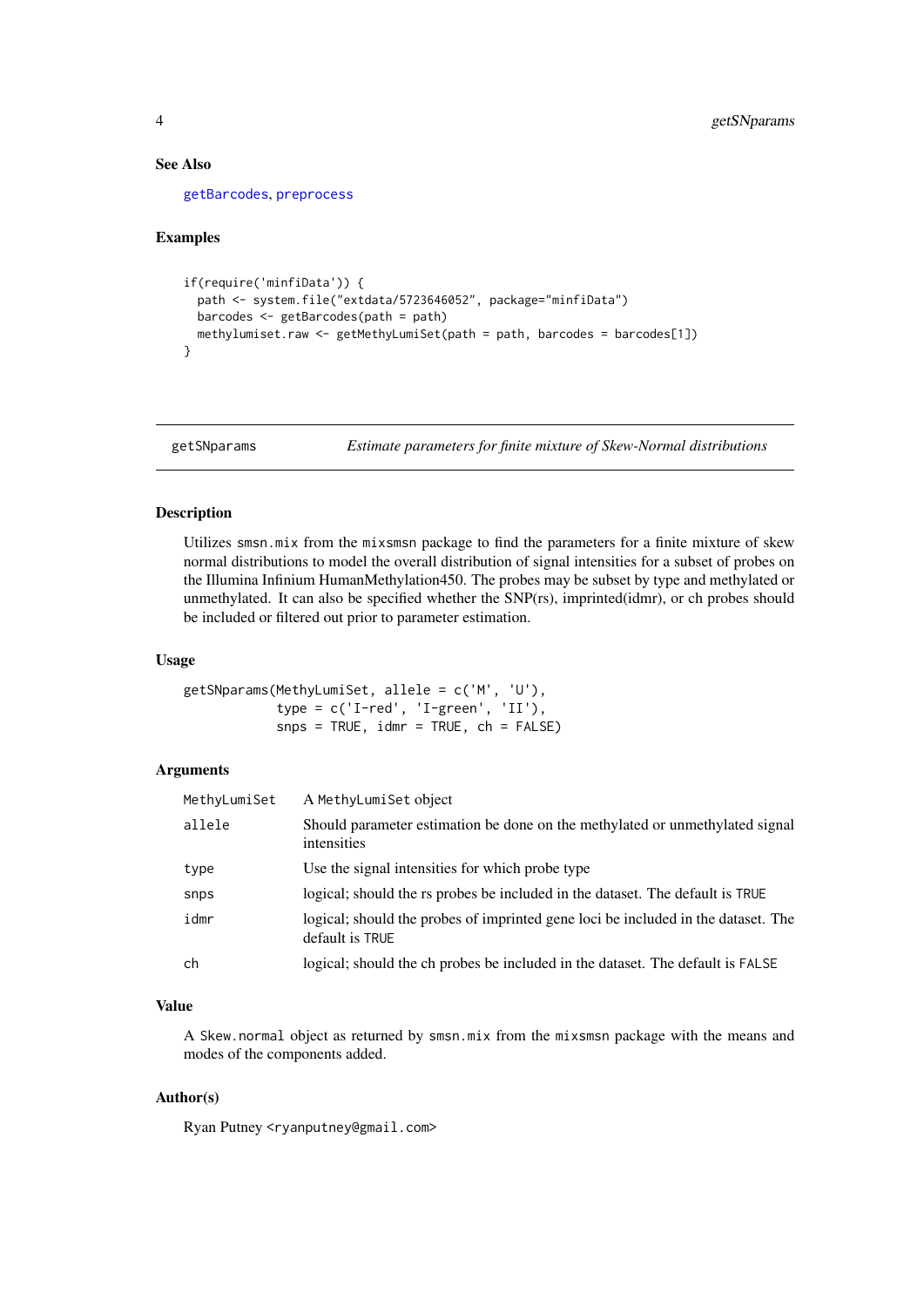#### <span id="page-4-0"></span>panelPlots 5 and 5 and 5 and 5 and 5 and 5 and 5 and 5 and 5 and 5 and 5 and 5 and 5 and 5 and 5 and 5 and 5 and 5 and 5 and 5 and 5 and 5 and 5 and 5 and 5 and 5 and 5 and 5 and 5 and 5 and 5 and 5 and 5 and 5 and 5 and 5

#### References

Pidsley R, Wong CCY, Volta M, Lunnon K, Mill J, Schalwyk LC(2013). A data-driven approach to preprocessing Illumina 450k methylation array data. BMC Genomics, 14:293.

Prates MO, Cabral CRB, Lachos VH (2013).mixsmsn: Fitting Finite Mixture of Scale Mixture of Skew-Normal Distributions. Journal of Statistical Software, 54(12), 1-20. [http://www.jstatsoft.](http://www.jstatsoft.org/v54/i12/) [org/v54/i12/](http://www.jstatsoft.org/v54/i12/)

#### See Also

[subsetProbes](#page-7-1)

#### Examples

```
if(require('wateRmelon')) {
  data(melon)
 mixes.raw.meth.II <- getSNparams(melon[,1], 'M', 'II')
}
```
panelPlots *Plot the distributions of the probe intensities and the components of the skew-normal mixture model*

#### Description

Creates a panel of nine plots. Six of the plots represent the density of either the methylated intensity or the unmethylated intensity given by one of three subsets of the 485,577 total probes. These subsets include Type I-red, Type I-green, and Type II.The remaining three distributions give the density of the beta-values for these same three subsets. Each of the nine plots optionally displays the distributions of the "rs" SNP probes and the probes associated with imprinted genes(Pidsley,2013) as a series of 'tick' marks located above the x-axis.

#### Usage

```
panelPlots(MethyLumiSet, typeIRedModels, typeIGreenModels, typeIIModels,
          plot = c("panel", "frames"), samp.num = NULL, frame.nums = 1:9,
          norm = ", idmr = TRUE, snps = TRUE)
```
#### Arguments

| MethyLumiSet     | The MethyLumiSet object from which the mixture models were derived                                                                           |  |  |  |  |
|------------------|----------------------------------------------------------------------------------------------------------------------------------------------|--|--|--|--|
|                  | typeIRedModels A list of the Type I-red mixture models listed in the following order: methy-<br>lated models followed by unmethylated models |  |  |  |  |
| typeIGreenModels |                                                                                                                                              |  |  |  |  |
|                  | A list of the Type I-green mixture models listed in the following order: methy-<br>lated models followed by unmethylated models              |  |  |  |  |
| typeIIModels     | A list of the Type II mixture models listed in the following order: methylated<br>models followed by unmethylated models                     |  |  |  |  |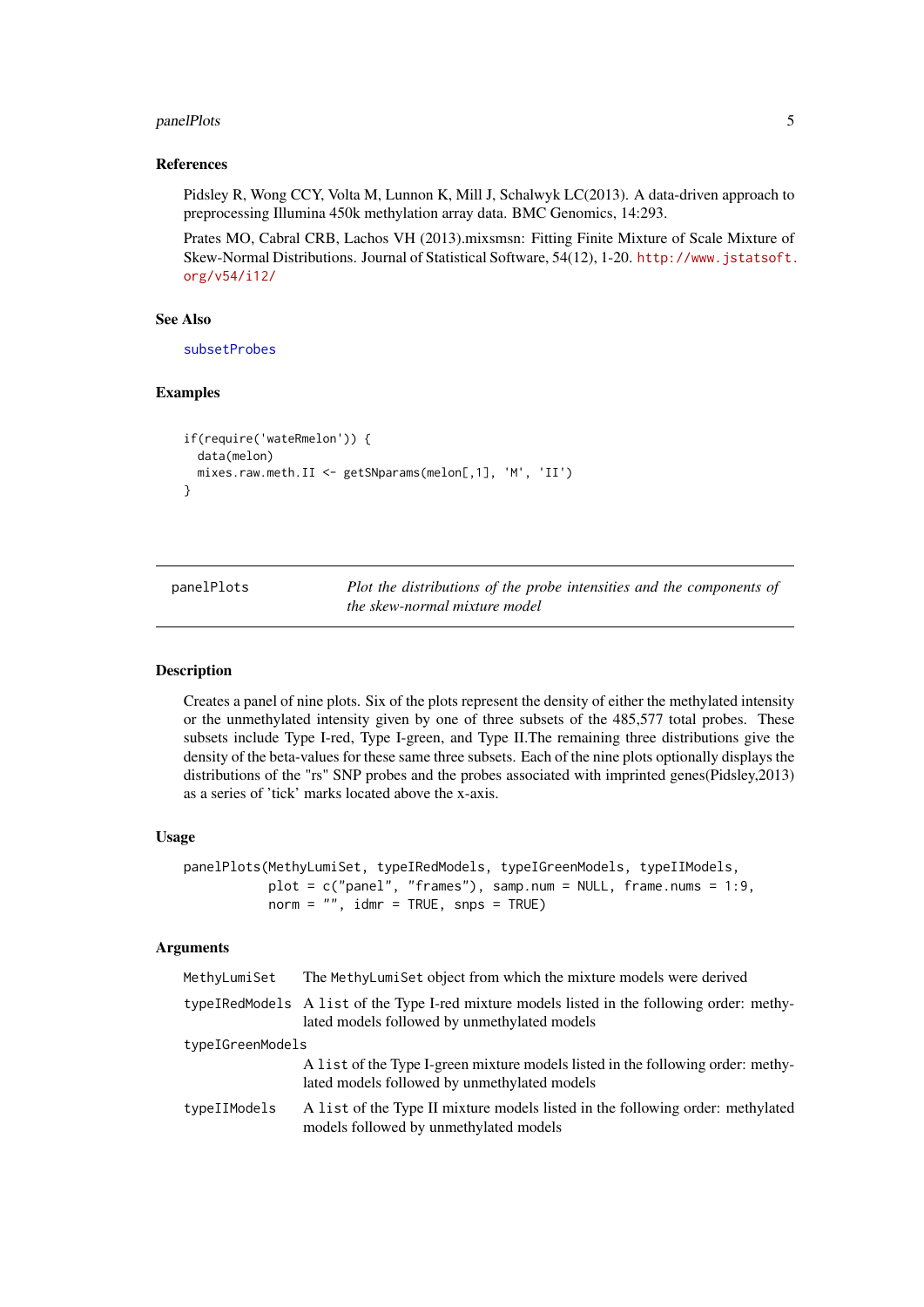<span id="page-5-0"></span>

| plot       | Should the output consist of panel plots–one panel per sample or a single panel if<br>samp num is specified; or should the function output separate plots correspond-<br>ing to the frames, given by frame nums, for a single sample. The default is<br>"panel". If set to "frames", samp.num must be specified      |
|------------|----------------------------------------------------------------------------------------------------------------------------------------------------------------------------------------------------------------------------------------------------------------------------------------------------------------------|
| samp.num   | If plotting for a single sample is desired, for which sample. The number given<br>simply refers to the MethyLumiSet column that corresponds to the sample of<br>interest                                                                                                                                             |
| frame.nums | if plot is set to "frame", then frame nums is a vector that specifies which frames<br>of the panel to plot. The default is to plot all nine frames. The frames are<br>numbered from 1 to 9 in column-major order starting with the top left. For<br>example, to plot the four corners, use $frame.\nnums=c(1,3,7,9)$ |
| norm       | A character string which will be displayed as part of the main title for each plot.<br>Useful in indicated which normalization method was used for the modeled and<br>plotted data                                                                                                                                   |
| idmr       | logical; should the intensities of the idmr probes be plotted as a series of tick-<br>marks above the x-axis. The default is TRUE                                                                                                                                                                                    |
| snps       | logical; should the intensities of the rs probes be plotted as a series of tick-marks<br>above the x-axis. The default is TRUE                                                                                                                                                                                       |
|            |                                                                                                                                                                                                                                                                                                                      |

#### Value

No return value. Only plots are generated.

#### Note

Please refer to the vignette for an example workflow.

#### Author(s)

Ryan Putney <ryanputney@gmail.com>

#### References

Prates MO, Cabral CRB, Lachos VH (2013).mixsmsn: Fitting Finite Mixture of Scale Mixture of Skew-Normal Distributions. Journal of Statistical Software, 54(12), 1-20. [http://www.jstatsoft.](http://www.jstatsoft.org/v54/i12/) [org/v54/i12/](http://www.jstatsoft.org/v54/i12/)

#### See Also

[getSNparams](#page-3-1)

#### Examples

```
if(require('minfiData')) {
 path <- system.file("extdata/5723646052", package="minfiData")
 methylumiset.raw <- getMethyLumiSet(path = path)
 mixes.raw.meth.I.red <- getSNparams(methylumiset.raw, 'M', 'I-red')
 mixes.raw.meth.I.green <- getSNparams(methylumiset.raw, 'M', 'I-green')
 mixes.raw.meth.II <- getSNparams(methylumiset.raw, 'M', 'II')
 mixes.raw.unmeth.I.red <- getSNparams(methylumiset.raw, 'U', 'I-red')
 mixes.raw.unmeth.I.green <- getSNparams(methylumiset.raw, 'U', 'I-green')
  mixes.raw.unmeth.II <- getSNparams(methylumiset.raw, 'U', 'II')
```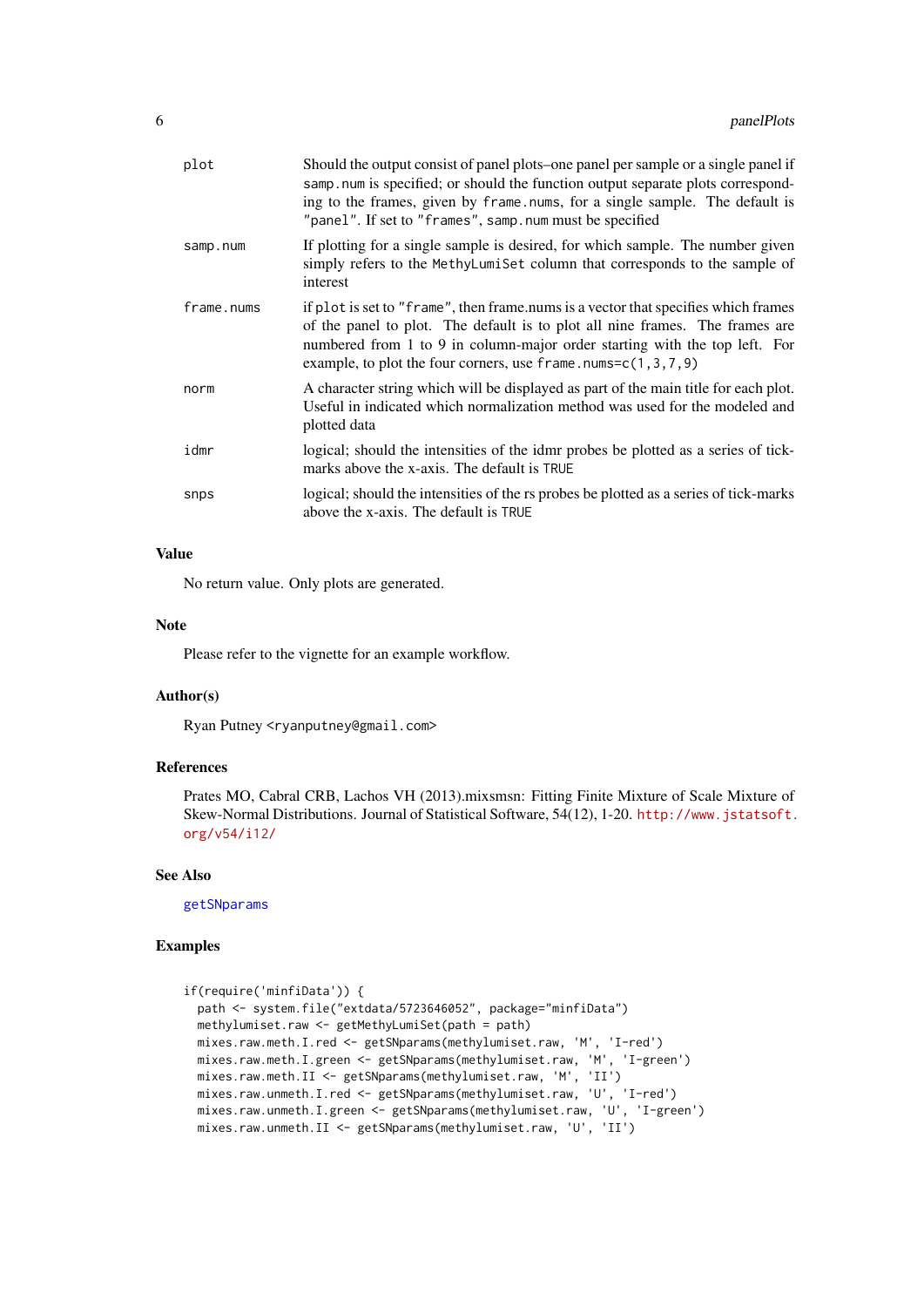#### <span id="page-6-0"></span>preprocess and the contract of the contract of the contract of the contract of the contract of the contract of the contract of the contract of the contract of the contract of the contract of the contract of the contract of

```
mixes.I.red <- list(mixes.raw.meth.I.red, mixes.raw.unmeth.I.red)
  mixes.I.green <- list(mixes.raw.meth.I.green, mixes.raw.unmeth.I.green)
  mixes.II <- list(mixes.raw.meth.II, mixes.raw.unmeth.II)
  panelPlots(methylumiset.raw, mixes.I.red, mixes.I.green, mixes.II)
}
```
<span id="page-6-1"></span>preprocess *Normalize a MethyLumiSet object using some popular choices*

#### Description

This is a wrapper function that allows normalizing of a MethyLumiSet using either a BeadStudio approximation, SWAN, or dasen. If desired, background correction only may be performed on the raw data.

#### Usage

```
preprocess(MethyLumiSet, norm = c("none", "illumina", "SWAN", "dasen"),
           bg.corr = TRUE)
```
#### Arguments

| MethyLumiSet | A MethyLumiSet object                                                         |
|--------------|-------------------------------------------------------------------------------|
| norm         | The normalization method to be used                                           |
| bg.corr      | If TRUE, background subtarction using negative controls is performed. Ignored |
|              | unless norm equals 'illumina' or 'none'                                       |

#### Details

Both Illumina style normalization via controls and the background correct method are handled by methylumi. The SWAN and dasen normalization methods are both performed by wateRmelon

#### Value

A MethyLumiSet

#### Author(s)

Ryan Putney <ryanputney@gmail.com>

#### References

Davis S, Du P, Bilke S, Triche T, Jr. and Bootwalla M (2014). methylumi: Handle Illumina methylation data. R package version 2.12.0.

Maksimovic J, Gordon L, Oshlack A (2012). SWAN: Subset Quantile Within-Array Normalization for Illumina Infinium HumanMethylation450 BeadChips. Genome Biology, 13:R44.

Pidsley R, Wong CCY, Volta M, Lunnon K, Mill J, Schalwyk LC(2013). A data-driven approach to preprocessing Illumina 450k methylation array data. BMC Genomics, 14:293.

Schalkwyk LC, Pidsley R, Wong CC, Touleimat N, Defrance M, Teschendorff A and Maksimovic J (2013). wateRmelon: Illumina 450 methylation array normalization and metrics. R package version 1.5.1.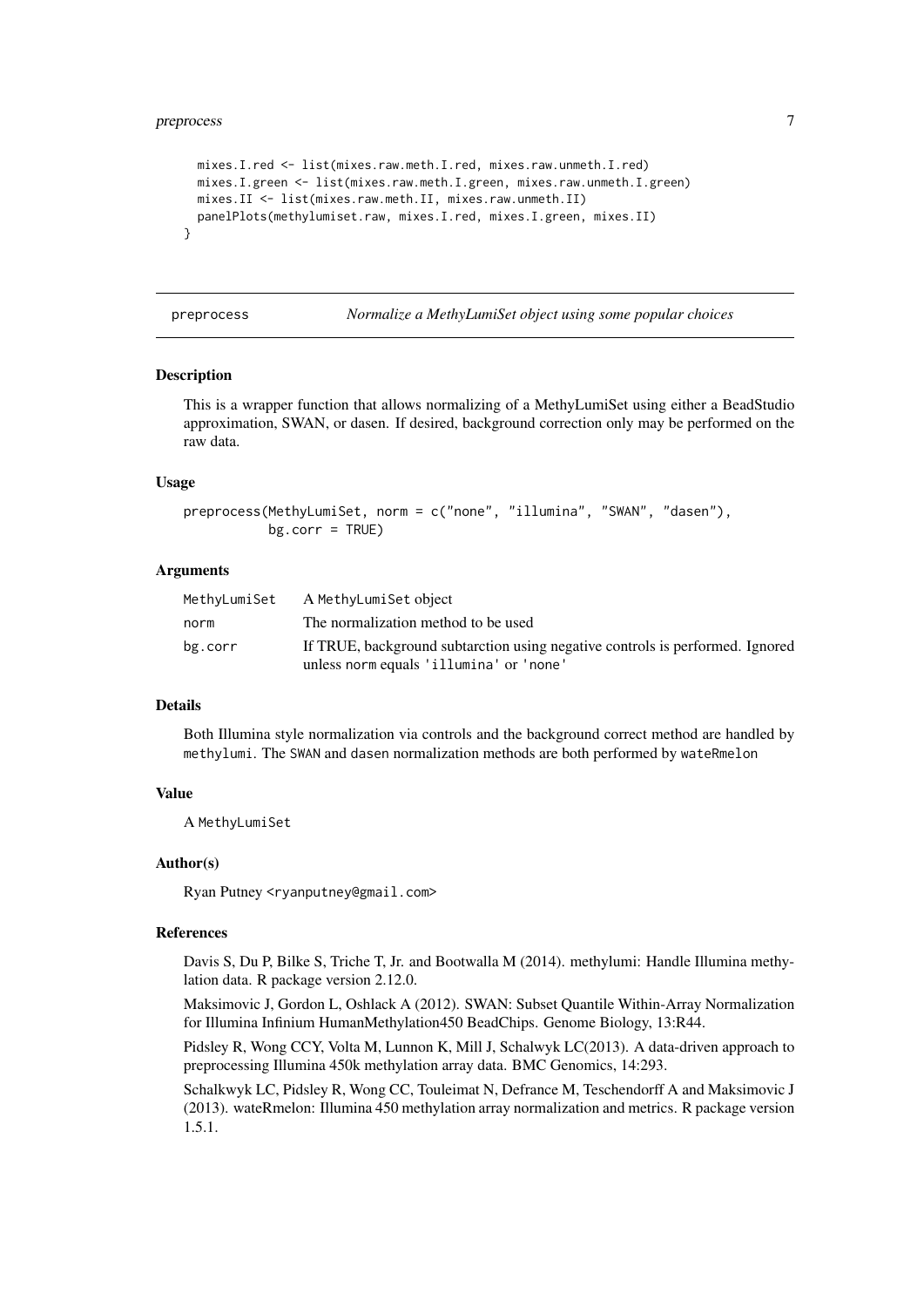#### See Also

[getMethyLumiSet](#page-2-1)

#### Examples

```
if(require('wateRmelon')) {
  data(melon)
 melon.dasen <- preprocess(melon, norm = 'dasen')
}
```
<span id="page-7-1"></span>subsetProbes *Conveniently subset probes by type and retrieve the methylated or unmethylated intensities*

#### Description

Thus function accepts a MethyLumiSet object generated by methylumi or a MethylSet object generated by minfi. It will subset the probes by type–"I-red", "I-green", or "II"–and return a matrix of the methylated, "M", or unmethylated, "U" signal intensities. It is also possible to include or filter out probes according to whether they are CpG sites(cg), SNPs(rs), imprinted(idmr) gene sites, or non-CpG loci(ch).

#### Usage

```
subsetProbes(object, allele = c("M", "U"),
              type = c("I-red", "I-green", "II"),
              cg = TRUE, snps = TRUE, idmr = TRUE, ch = FALSE)
```
#### Arguments

| object | A MethyLumiSet or MethylSet object                                                                                                                  |
|--------|-----------------------------------------------------------------------------------------------------------------------------------------------------|
| allele | Should methylated or unmethylated data for the probes be returned.                                                                                  |
| type   | May be "I-red", "I-green", or "II".                                                                                                                 |
| cg     | Logical; Should the returned dataset contain the CpG probes. The default is<br><b>TRUE</b>                                                          |
| snps   | Logical; Should the returned dataset conain the rs probes. The default is TRUE                                                                      |
| idmr   | Logical; should the returned dataset include probes that interrogate imprinted<br>gene sites as given by Pidsley et al. (2013). The default is TRUE |
| ch     | Logical; should the returned dataset include the non- $CpG$ (ch) probes. The de-<br>fault if FALSE                                                  |

#### Value

A matrix

#### Author(s)

Ryan Putney <ryanputney@gmail.com>

<span id="page-7-0"></span>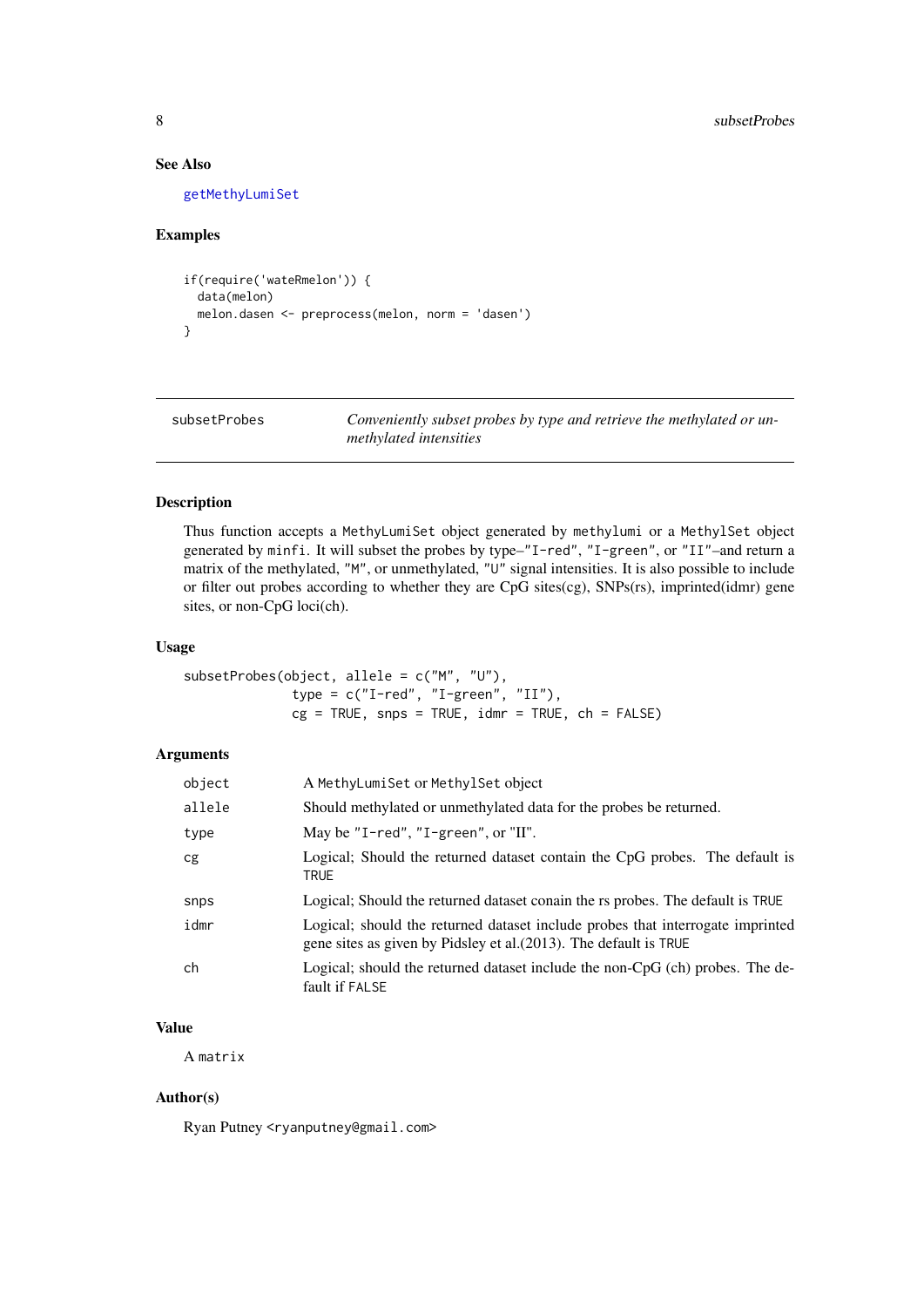#### <span id="page-8-0"></span>subsetProbes 9

#### References

Pidsley R, Wong CCY, Volta M, Lunnon K, Mill J, Schalwyk LC(2013). A data-driven approach to preprocessing Illumina 450k methylation array data. BMC Genomics, 14:293.

#### See Also

[getSNparams](#page-3-1)

#### Examples

```
if(require('wateRmelon')) {
 data(melon)
 melon.meth.II <- subsetProbes(melon, 'M', 'II')
}
```